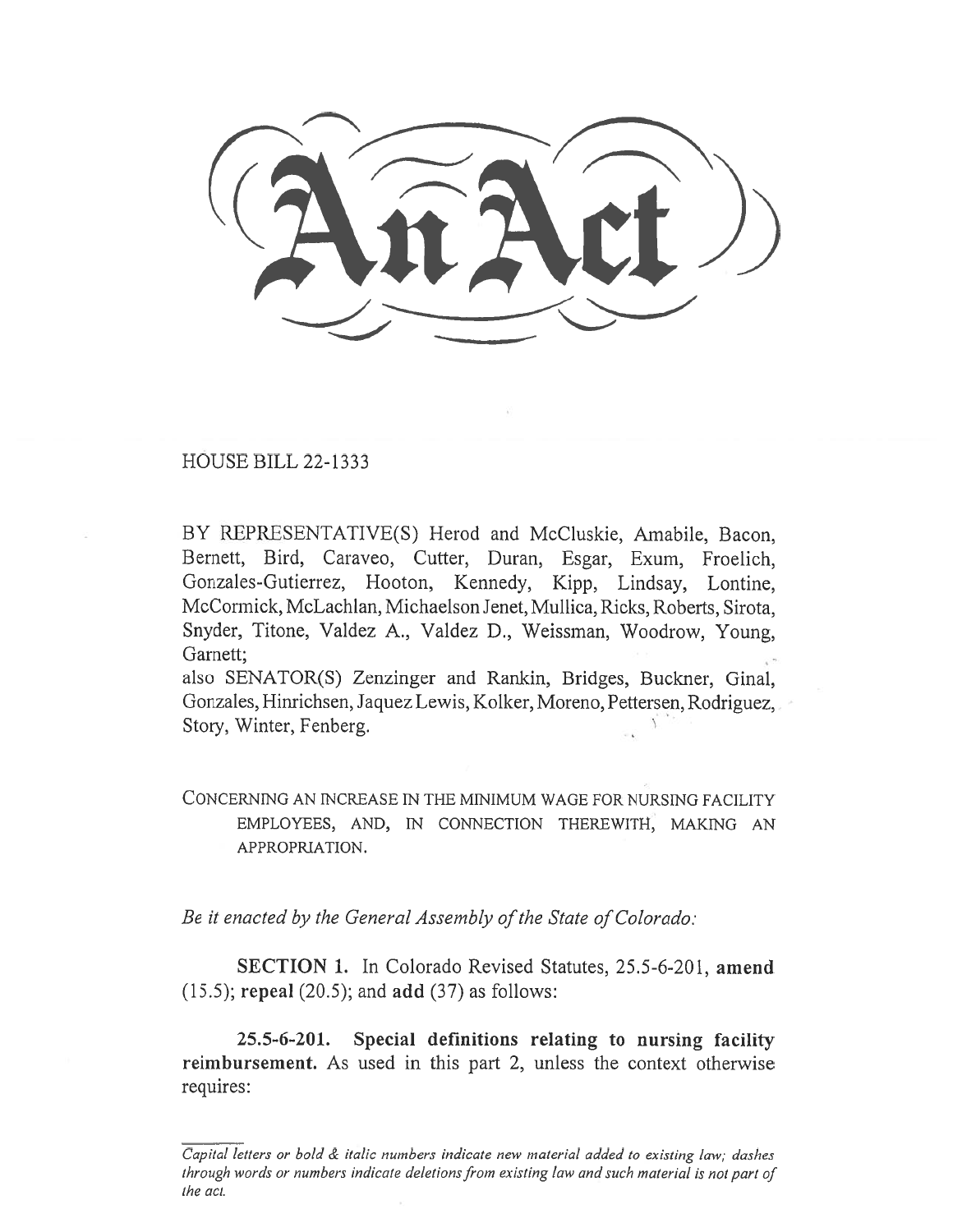(15.5) "Eligible nursing facility provider" means a nursing facility, provider that is located: AS DEFINED IN SECTION 25.5-4-103.

(a) Within the jurisdiction of a local government that has increased its local minimum wage above the statewide minimum wage; or

(b) Adjacent to a local government that has increased its local minimum wage above the statewide minimum wage and the nursing facility has voluntarily agreed to raise the wage of all employees to the same amount and in the same manner as the adjacent local government.

(20.5) "Local minimum wage enhancement payment" means a supplemental payment to an eligible nursing facility provider that is subject to available appropriations and not a rate enhancement.

(37) "WAGE ENHANCEMENT SUPPLEMENTAL PAYMENT" MEANS A SUPPLEMENTAL PAYMENT TO AN ELIGIBLE NURSING FACILITY PROVIDER THAT IS SUBJECT TO AVAILABLE APPROPRIATIONS AND NOT A RATE ENHANCEMENT.

**SECTION 2.** In Colorado Revised Statutes, amend 25.5-6-208 as follows:

25.5-6-208. Nursing facility provider reimbursement - rules definition.  $(1)$  (a) The SUBJECT TO AVAILABLE APPROPRIATIONS AND FEDERAL MATCHING FUNDS, THE executive director shall, by rule, establish a process for eligible nursing facility providers to apply for a local minimum wage enhancement payment whenever a local government increases its minimum wage above the statewide minimum wage. If a local government increases its minimum wage above the statewide minimum wage, the general assembly shall appropriate enough money to the state department to cover the local minimum wage enhancement payment for all eligible nursing facility providers. Any payment made pursuant to this section must not occur until the local government minimum wage law takes effect: PROVIDING A WAGE ENHANCEMENT SUPPLEMENTAL PAYMENT TO ELIGIBLE NURSING HOME PROVIDERS THAT PAY THEIR EMPLOYEES A WAGE OF AT LEAST FIFTEEN DOLLARS PER HOUR.

(b) The rules must provide:

PAGE 2-HOUSE BILL 22-1333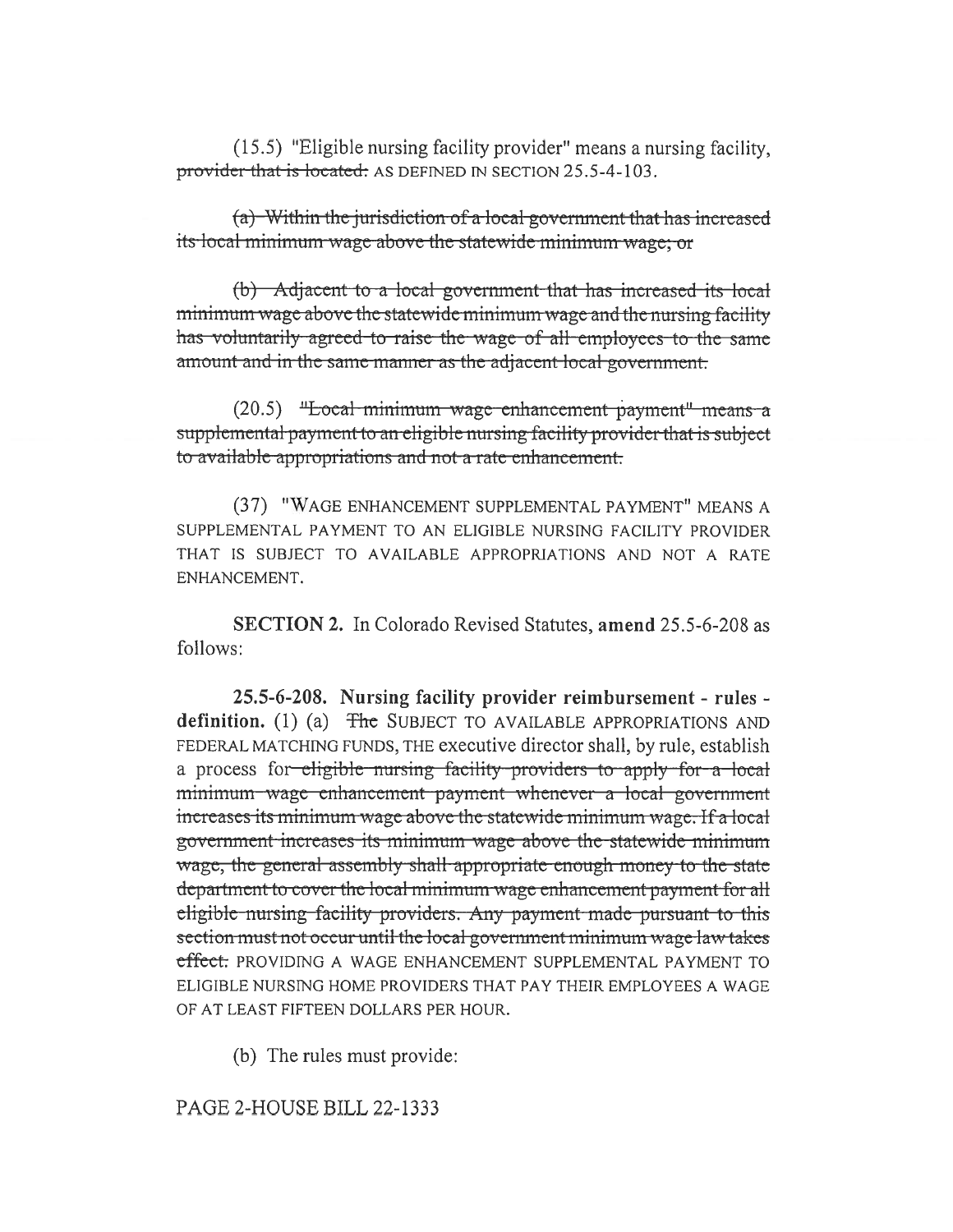(I) That wage enhancement SUPPLEMENTAL payments are available to any eligible nursing facility provider; and

(II) The form and manner in which an eligible nursing facility provider may apply MUST ATTEST to the state department for wage enhancement payments. The form must require the eligible nursing facility provider to demonstrate the difference between the actual wages of nursing facility provider employees at the time the local government wage increase goes into effect and the locally enacted minimum wage. THAT THE WAGE FOR ALL EMPLOYEES IS FIFTEEN DOLLARS OR MORE PER HOUR:

 $(III)$ THE TIMING FOR THE DISTRIBUTION OF THE WAGE ENHANCEMENT SUPPLEMENTAL PAYMENT; AND

(IV) THE CALCULATION METHODOLOGY FOR DETERMINING THE WAGE ENHANCEMENT SUPPLEMENTAL PAYMENT FOR EACH ELIGIBLE NURSING FACILITY PROVIDER.

 $(2)$  Subject to available appropriations, a local minimum wage enhancement payment shall be calculated and paid to eligible nursing facility providers by determining the total amount of funding needed to increase the minimum wage of all employees at an eligible nursing facility provider to the locally enacted minimum wage multiplied by the factor of the medicaid census of each provider.

 $(3)$  (a) Subject to available appropriations, for the purpose of reimbursing an eligible nursing facility provider for a local minimum wage enhancement payment, the state department shall establish and annually readjust a payment schedule:

(b) To request a local minimum wage enhancement payment, an eligible nursing facility shall annually submit:

(I) The difference between the actual wage rate of nursing facility provider employees and the local minimum wage rate applicable to those nursing facility provider employees who are eligible for an increased local minimum wage rate. A nursing facility provider employee's wage rate must equal or exceed the minimum wage rate required by state or federal law.

(II) The number of eligible nursing facility provider employees by

PAGE 3-HOUSE BILL 22-1333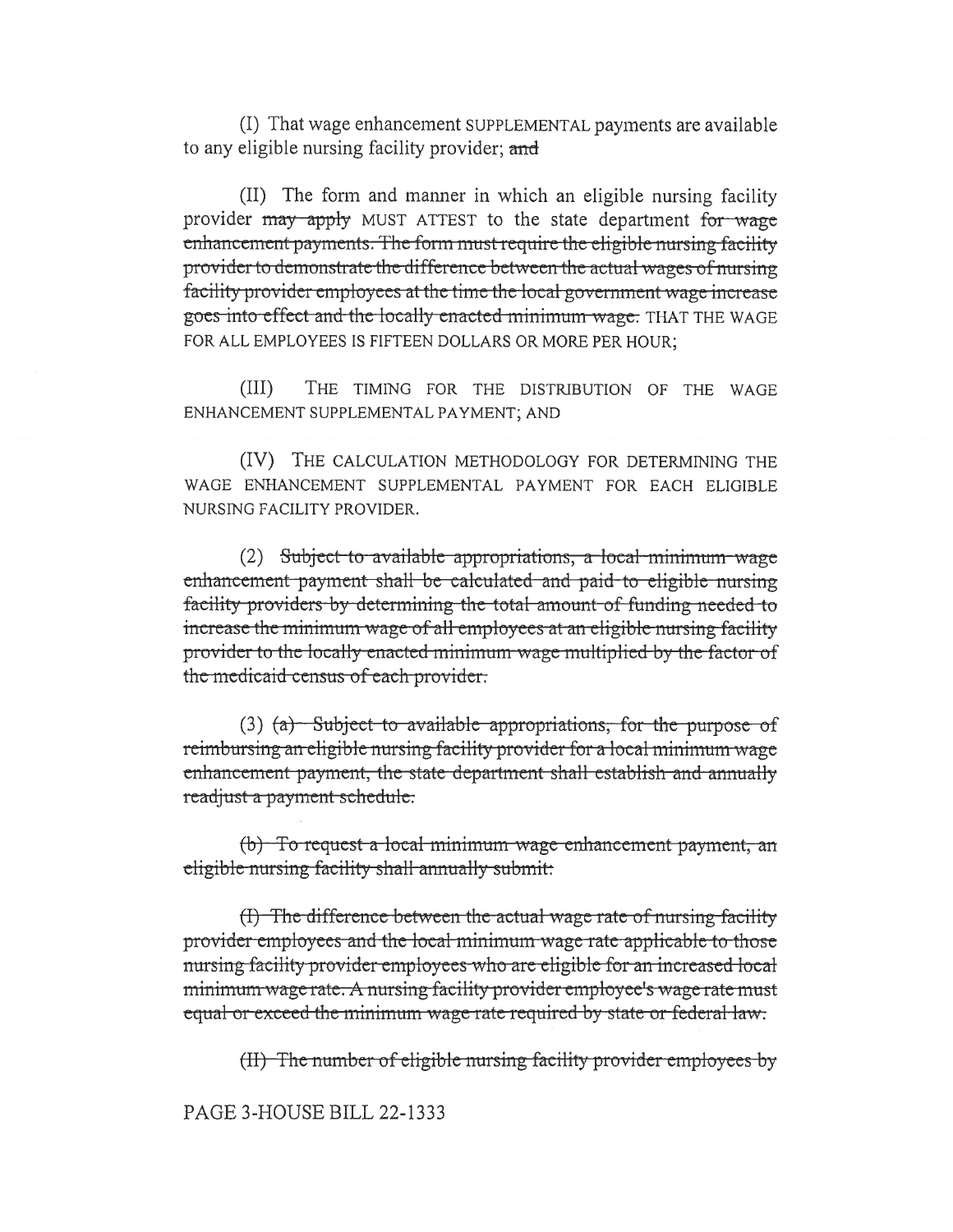provider, current wage rate of the employees, and wage rate of the employees after a local minimum wage law goes into effect.

(c) An eligible nursing facility provider shall submit an application with the information required in this section for each year in which the eligible nursing facility provider seeks a local minimum wage enhancement payment.

(4) A local minimum wage enhancement SUPPLEMENTAL payment made pursuant to this section is in effect as long as the local minimum wage applicable to eligible nursing facility provider employees performing work within the local jurisdiction exceeds the statewide minimum wage IS LESS THAN FIFTEEN DOLLARS PER HOUR AS SET FORTH IN SECTION 15 OF ARTICLE XVIII OF THE STATE CONSTITUTION.

(5) (a) An eligible nursing facility provider that receives a local minimum wage enhancement payment pursuant to this section shall:

(I) Use the payments only to increase the compensation for eligible nursing facility provider employees and not for any other expenditures; and

(II) Track and report how the payments are used for eligible nursing facility employees on an annual basis.

(b) The executive director may request information from a nursing facility provider that receives a local minimum wage enhancement payment under this section regarding the use of such payment.

(c) If an eligible nursing facility provider does not use one hundred percent of the local minimum wage enhancement payment received pursuant to this section to increase the compensation for the eligible nursing facility provider's employees, the executive director may recoup any or all of the improperly used payments. The executive director may promulgate rules for the notification, violation, and process regarding an eligible nursing facility's improper use of local minimum wage enhancement payments.

(6) Payments received under this section shall offset costs reported on the med-13 cost report when calculating nursing facility provider per diem reimbursement under 10 CCR 2505.

## PAGE 4-HOUSE BILL 22-1333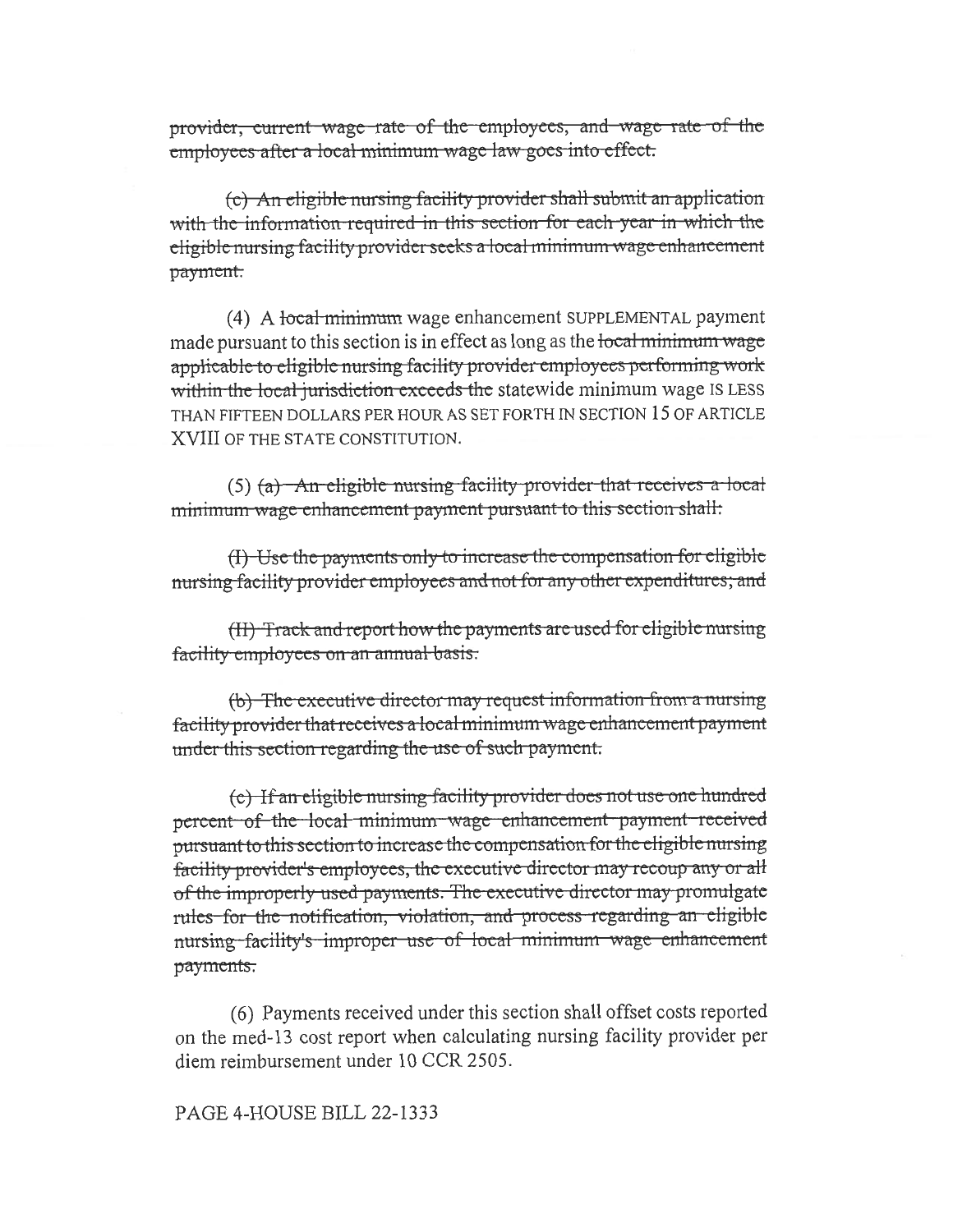SECTION 3. Appropriation. (1) For the 2022-23 state fiscal year, \$2,389,627 is appropriated to the department of health care policy and financing. This appropriation is from the general fund and is subject to the "(M)" notation as defined in the annual general appropriation act for the same fiscal year. To implement this act, the department may use this appropriation for medical and long-term care services for medicaid eligible individuals.

(2) For the 2022-23 state fiscal year, the general assembly anticipates that the department of health care policy and financing will receive \$2,3 89,626 in federal funds to implement this act. The appropriation in subsection (1) of this section is based on the assumption that the department will receive this amount of federal funds to be used for medical and long-term care services for medicaid eligible individuals.

SECTION 4. Act subject to petition - effective date. This act takes effect at 12:01 a.m. on the day following the expiration of the ninety-day period after final adjournment of the general assembly; except that, if a referendum petition is filed pursuant to section 1 (3) of article V of the state constitution against this act or an item, section, or part of this act within such period, then the act, item, section, or part will not take effect unless approved by the people at the general election to be held in

## PAGE 5-HOUSE BILL 22-1333